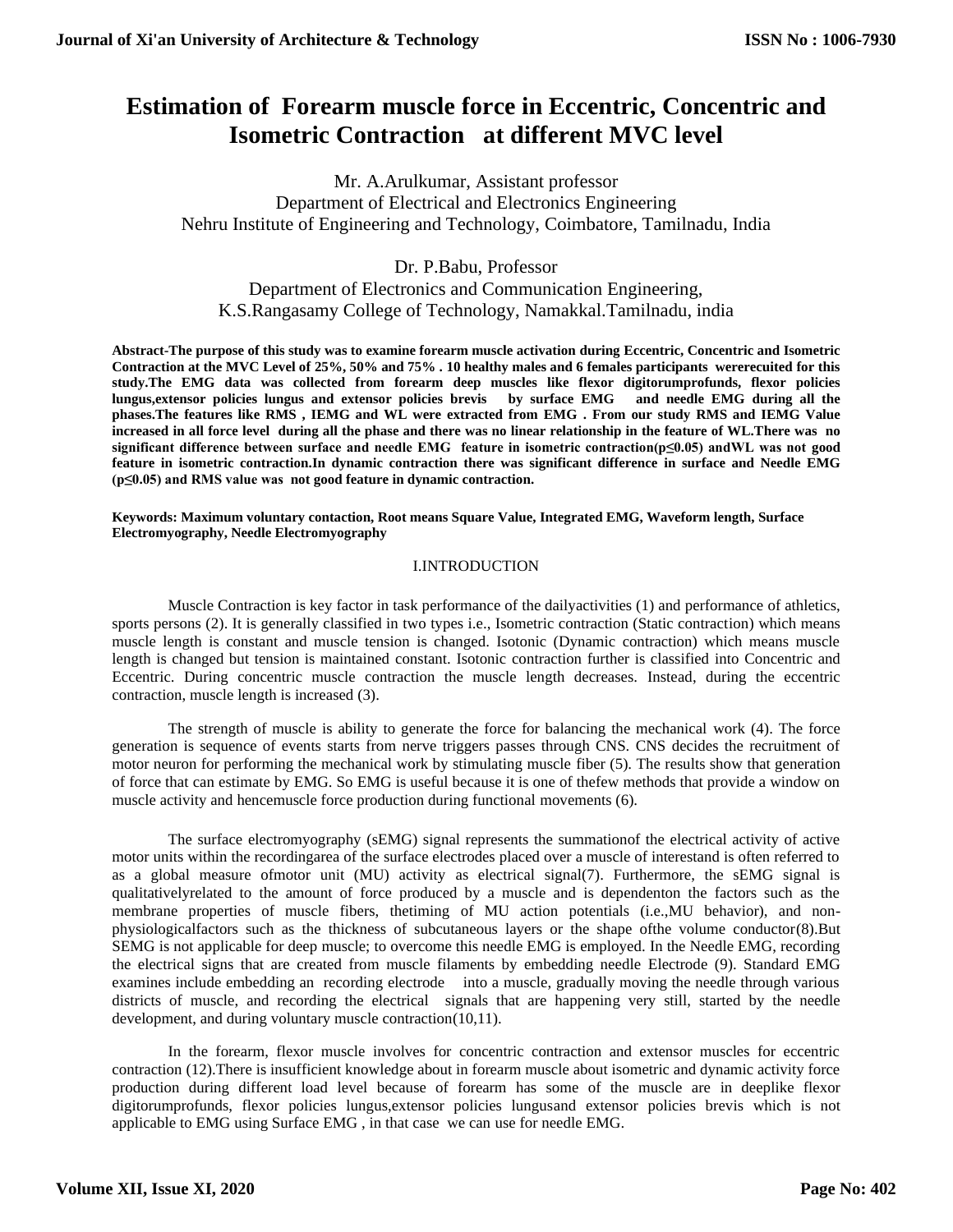The aim of our study was therefore to add to the existing knowledgeof forearmmuscle force production. In particular, Isometric, concentric and eccentric exercises may have different effects on force production in different load level. There is insufficient knowledge in activation of MUs in deep muscle during different loading condition. This problem is analyzed with needle EMG different contraction and MVC level. This information may be useful for both researchers and clinicians because it would helpto increase our understanding of the effects of muscle fatigue and/or damage on the neuro muscular system.

## II. MATERIALS AND METHODS

#### 2.1 Subjects demography-

In this study, the participants consist of ten healthy males and six females with the mean and standard deviation of demography as follows:

## Mean and SD of Subjects

| Variables                   | $Male(n=10)$   | Female $(n=6)$ |
|-----------------------------|----------------|----------------|
| Age                         | $20+1.2$       | $20+1.2$       |
| Height(m)                   | $1.70 \pm 0.3$ | $1.60 \pm 0.2$ |
| Weight (kg)                 | $65 \pm 2.4$   | $63.2 + 2.2$   |
| Body Mass Index Kg/ $(m)^2$ | $22.3 \pm 0.6$ | $23.6 \pm 0.8$ |

The Subjects were no history upper limb injury and no more musculoskeletal disorder.Experimental procedures were explained to the subjects before the data collection and their signatures were collected on the consent form approved by the local institutional ethics Board.

#### 2.2 Experimental Design and protocol-

Before the signal recording process, subjects were given sufficient information about the experiments and their informed consents were taken. All EMG measurement protocol was carried out recording to the recommendation of SENIAM Project for SEMG acquisition and proper guidelines followed in needle EMG acquisition.

#### 2.2.1 Isometric Exercise Protocol –

Bend your arms so that your forearms are parallel to the floor with the palms of your hands facing downwards. Straighten your fingers out and curl them under until your fingers are pushing against the heels of your hands. Keeping your fingers straight, push them against the heels of your hands as hard as possible. Hold for 10 seconds**.** Hold the dowel with both hands out in front of you, palms facing down, and attempt to snap it by bending it upwards (maybe someday you will). Hold for 10 seconds. Now attempt to snap it by bending downwards and hold for 10 seconds



Fig 1. Isometric Excise Protocol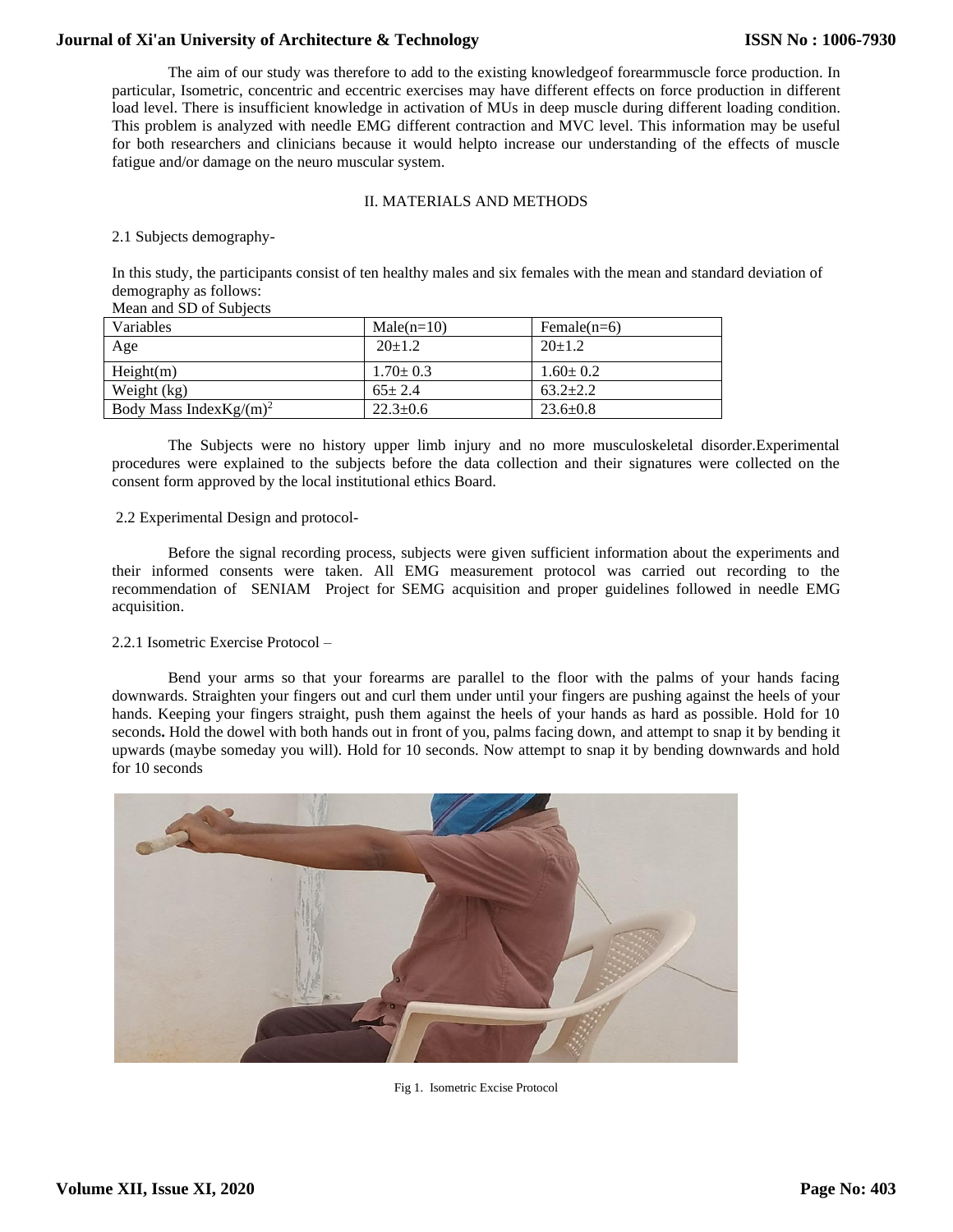2.2.2 Concentric and Eccentric Exercise Protocol –

Sit on the Chair,Keep the left and Right forearm in corresponding thigh and extend fingers and palm from knee. Keep the dumbbell in the palm. Movein upwardsand downwards for 10 sec. Take 2 sec. Rest



Fig.2 Concentri cand Eccentric Excise Protocol

2.3 Electromyography 2.3.1 Surface EMG Recording –

Dominant arm was selected to get SEMG from forearm muscles. A four pair of Bipolar Ag/AgclSurface electrode was placed over in the forearms like flexor digitorumprofunds, flexor policies lungus, extensor policies lungus and extensor policies brevis. The electrodes was placed over in the muscle belly of IZ with inter electrode distance of 2cm to get better result. Electrodes were placed over in the fiber direction and movement direction of muscle followed by SENIAM norms (13).To reduce skin impedance ground electrode was placed over on the lateral epicondyle of the dominant arm and all the recording places were shaved of the hair with cleaning of alcohol before to place the electrodes.

## 2.3.2Needle EMG Recording -

 The Needle EMG gives better noise resolution than Surface EMG in deep muscle and we can analyze the individual motor unit activations during all the phases. After cleaning with alcohol on the skin surface, disposable concentric needle electrode with diameter 0.3mm was inserted in each muscle. The needle was sterilized before inserting and moved in 0.5mm to 1mm through the muscles to analyze MU activations.The needle was inserted in each of Distal position following the guide lines of Needle Electromyography data aqusition(11).

#### 2.4. Datacollection andprocessing-

Raw EMG from surface electrode and Needle electrode were further analyzed .The raw SEMG were filtered using a band pass filter ( second order Butterworth )with the frequency range of 10-500Hz.The raw EMG from the needle electrode was band pass filtered with cutoff frequency of 2-500Hz with sampling rate of 10KHz.In order to find the MU activation, smoothened EMG was needed .So filtered signal was rectified then rectified EMG signals were further aranalyzed to obtain smoothened EMG using a lowpassfilter with50Hz cut off frequency.

#### 2.5 Feature Selection

## 2.5.1 RMS of EMG-

Mean RMS (Root Mean Square) EMG signals were calculated from smoothened EMG signals for the window of every 500-ms. Subsequently, RMS was normalized to the RMS of EMG signals recorded duringtheMVC and calculated from

 $RMS = \frac{1}{N}$  $\frac{1}{N}\sum_{n=1}^{N} Xn^2$ 

Where Xn is EMG magnitude in segment n and N represents the number samples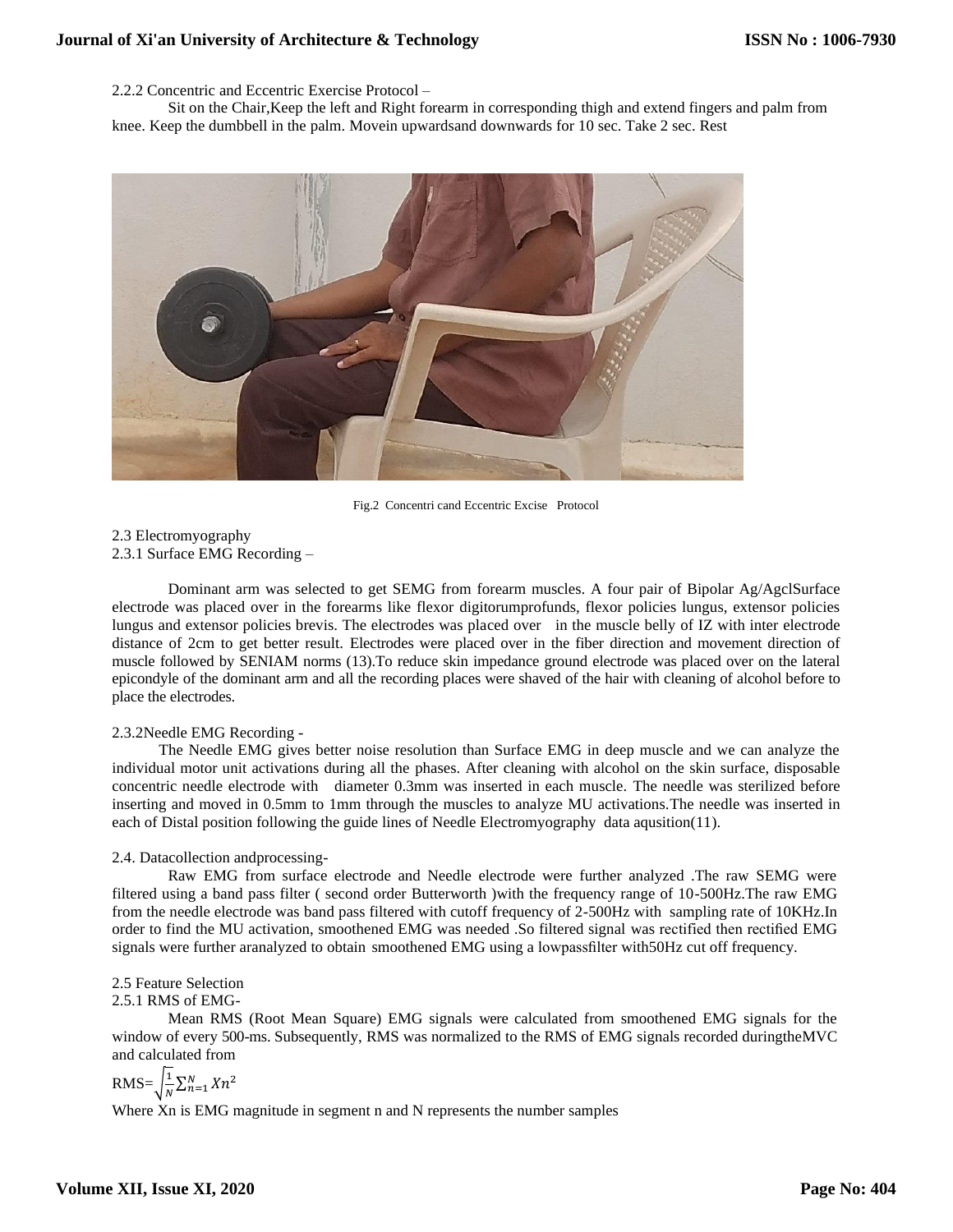2.5.2 Integrated EMG-

Integrated EMG is defined as the addition of MEG magnitude over the samples of N.It is calculated as,

 $\text{IEMG} = \sum_{n=1}^{N} |X_n|$ 

2.5.3 Waveform length –

Waveform length is cumulative length of the waveform over the segment and it denotes the value of EMG over the segment. It is calculated by

 $\text{WL}=\sum_{n=1}^{N} X_n - X_n - 1$ 

All the features were processed by a custom- developed program, written in MATLAB R2014a(Math Works) with I3 processor.

| Contraction | <b>Isometric Contraction</b> |               |            | <b>Concentric Contraction</b> |              |                | <b>Eccentric Contraction</b> |              |             |
|-------------|------------------------------|---------------|------------|-------------------------------|--------------|----------------|------------------------------|--------------|-------------|
| Level       |                              |               |            |                               |              |                |                              |              |             |
|             | <b>RMS</b>                   | <b>IEMG</b>   | WL.        | <b>RMS</b>                    | <b>IEMG</b>  | WL.            | <b>RMS</b>                   | <b>IEMG</b>  | <b>WL</b>   |
|             | $(\mu V)$                    | $(\mu V)$     | $(\mu V)$  | $(\mu V)$                     | $(\mu V)$    | $(\mu V)$      | $(\mu V)$                    | $(\mu V)$    | $(\mu V)$   |
| 25%         | $24.6 + 3$                   | $684.6 \pm 2$ | $153.6\pm$ | $32.8 + 6$                    | $692.6 + 31$ | $150.4 + 32$   | $56.7 + 6$                   | $736.4+32$   | $163.2+3$   |
|             |                              | 45.2          | 52.4       | .2                            | 2.4          | .6             |                              | 2.5          | 6.8         |
| 50%         | $36.8 \pm 5$                 | $783.6 \pm 3$ | $247.4+$   | $48.3+5$                      | $794.6 + 27$ | $283.2 \pm 73$ | $68.2 + 5$                   | $883.5+33$   | $305.3+5$   |
|             |                              | 27.6          | 64.2       | .6                            | 4.8          |                | . I                          | 5.5          | 3.1         |
| 75%         | $64.2 \pm 5$                 | $905.4 \pm 3$ | $287.4+$   | $72.5 + 4$                    | $947.7 + 43$ | $165.8 \pm 53$ | $80.4 + 3$                   | $1053.6 + 4$ | $264.3 + 4$ |
|             | .2                           | 76.4          | 75.2       | .6                            | 1.6          |                | $.8\,$                       | 73.4         | 3.2         |

#### III. RESULT

Table 2. Shows Predictd RMS , IEMG and WL from Surface EMG



In all three phases the RMS and IEMG value increased when the force level was increased. The RMS value was lower in isometric contraction and lower than concentric contraction in all force levels and smaller than next eccentric contraction at 50% level( $p \le 0.05$ ). The RMS value increased up to 75% in isometric and increased up to 50% in dynamic contraction. The IEMG Value was higher in isometric than dynamic in all force levels. At the force level of 25% the isometric IEMG was lower than it followed dynamic contraction up to 75%. WL was high in 50% and low in 75% level isometric contraction compared to 25% and in dynamic contraction WL value decreases.

 Intramuscular EMG measured during Isometric, Concentric and Eccentric phase was no significant difference with SEMG in all force conditions with all features extracted but it showed single MU activation. When comparing Concentric and Eccentric contractions force at the force level of 25% and 50% was higher in eccentric than concentric and at 75% force level concentric contraction was more than eccentric .The RMS value of EMG in 25% and 50% force level of concentric was higher than eccentric. WL was lower in all force level in eccentric contraction than concentric.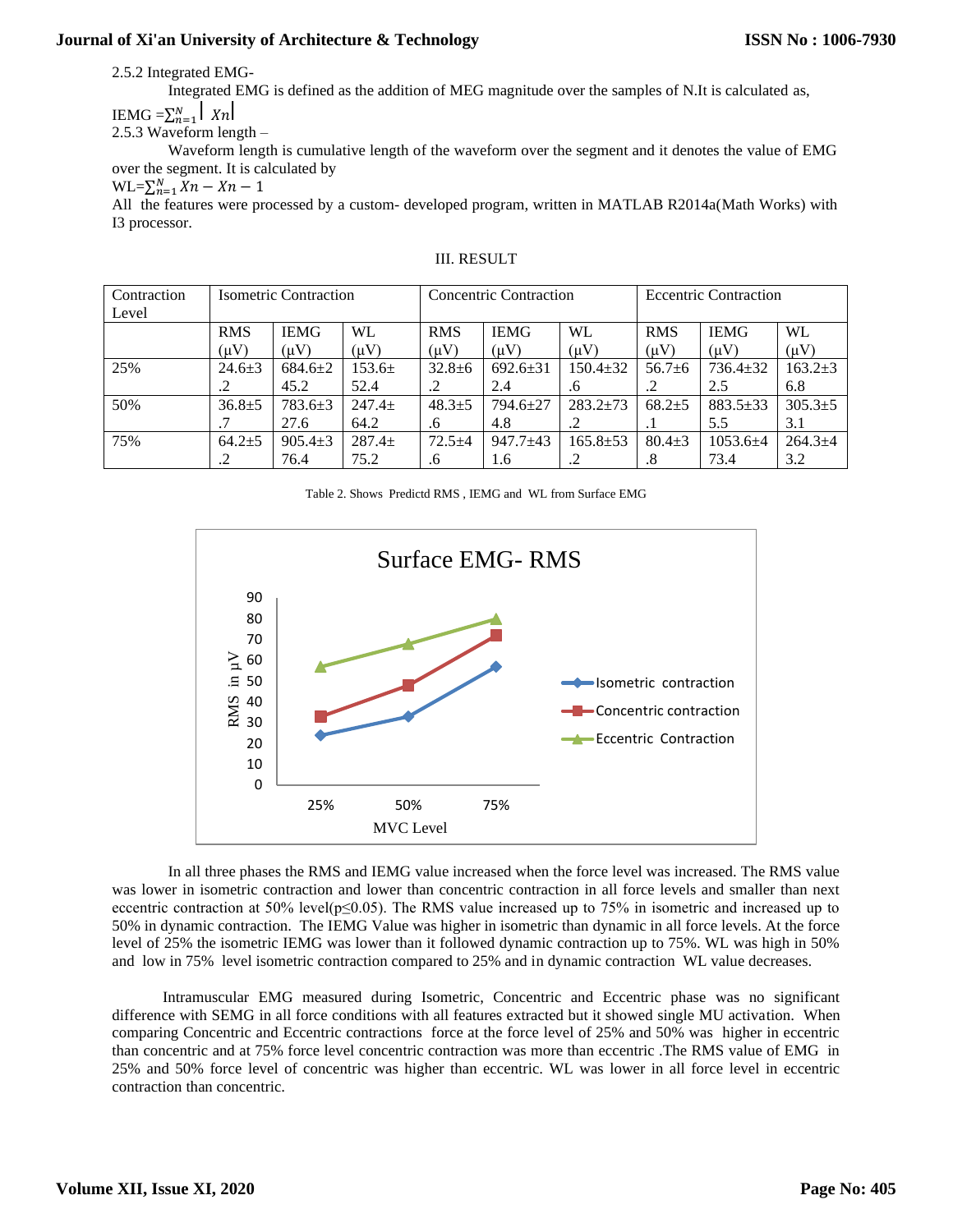





| Contraction<br>Level | <b>Isometric Contraction</b> |                 |               | <b>Concentric Contraction</b> |              |               | <b>Eccentric Contraction</b> |             |                |
|----------------------|------------------------------|-----------------|---------------|-------------------------------|--------------|---------------|------------------------------|-------------|----------------|
|                      |                              |                 |               |                               |              |               |                              |             |                |
|                      | <b>RMS</b>                   | $IEMG(\mu V)$   | <b>WL</b>     | <b>RMS</b>                    | <b>IEMG</b>  | <b>WL</b>     | <b>RMS</b>                   | <b>IEMG</b> | WL             |
|                      | $(\mu V)$                    |                 | $(\mu V)$     | $(\mu V)$                     | $(\mu V)$    | $(\mu V)$     | $(\mu V)$                    | $(\mu V)$   | $(\mu V)$      |
| 25%                  | $120 \pm 3$                  | $1027.5 \pm 32$ | $382.6 \pm 1$ | $183.5+5$                     | $1364.7 + 4$ | $384.2 + 9$   | 384.6                        | $1642.4+$   | $437.4 \pm 14$ |
|                      | 6.5                          | 9.4             | 04.5          | 6.8                           | 28.3         | 4.2           | ±103.5                       | 523.5       | 2.5            |
|                      |                              |                 |               |                               |              |               |                              |             |                |
| 50%                  | 156.3 <sup>±</sup>           | $1273.4 \pm 38$ | $452.5 \pm 1$ | $274.2 \pm 7$                 | $1475.3 + 6$ | $638.7+2$     | $483.5 \pm 1$                | $1826.5+$   | $526.3+25$     |
|                      | 32.6                         | 4.2             | 26.9          | 9.3                           | 35.5         | 79.4          | 46.5                         | 638.5       | 1.4            |
| 75%                  | $168 + 4$                    | $1472.6 + 48$   | $339.4+9$     | $381.4 \pm 8$                 | $1534.6 + 6$ | $482.5 \pm 1$ | $593.2 \pm 2$                | $1880.3+$   | $492.5 \pm 14$ |
|                      | 5.2                          | 3.2             | 6.5           | 9.3                           | 38.3         | 32.2          | 10.4                         | 635.5       | 2.3            |

Table 3. Shows Predictd RMS , IEMG and WL from Surface EMG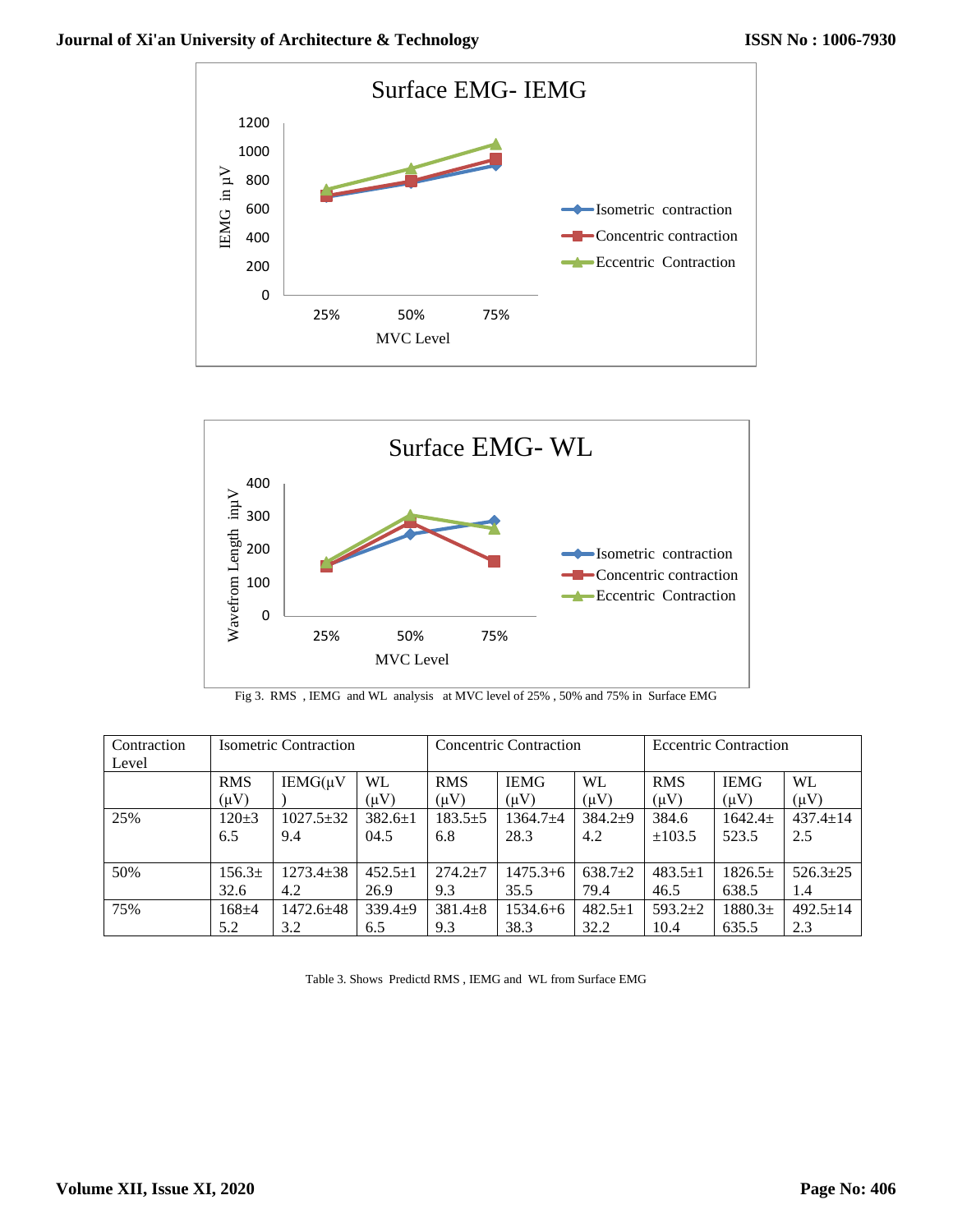





Fig 4. RMS , IEMG and WL analysis at MVC level of 25% , 50% and 75% in Needle EMG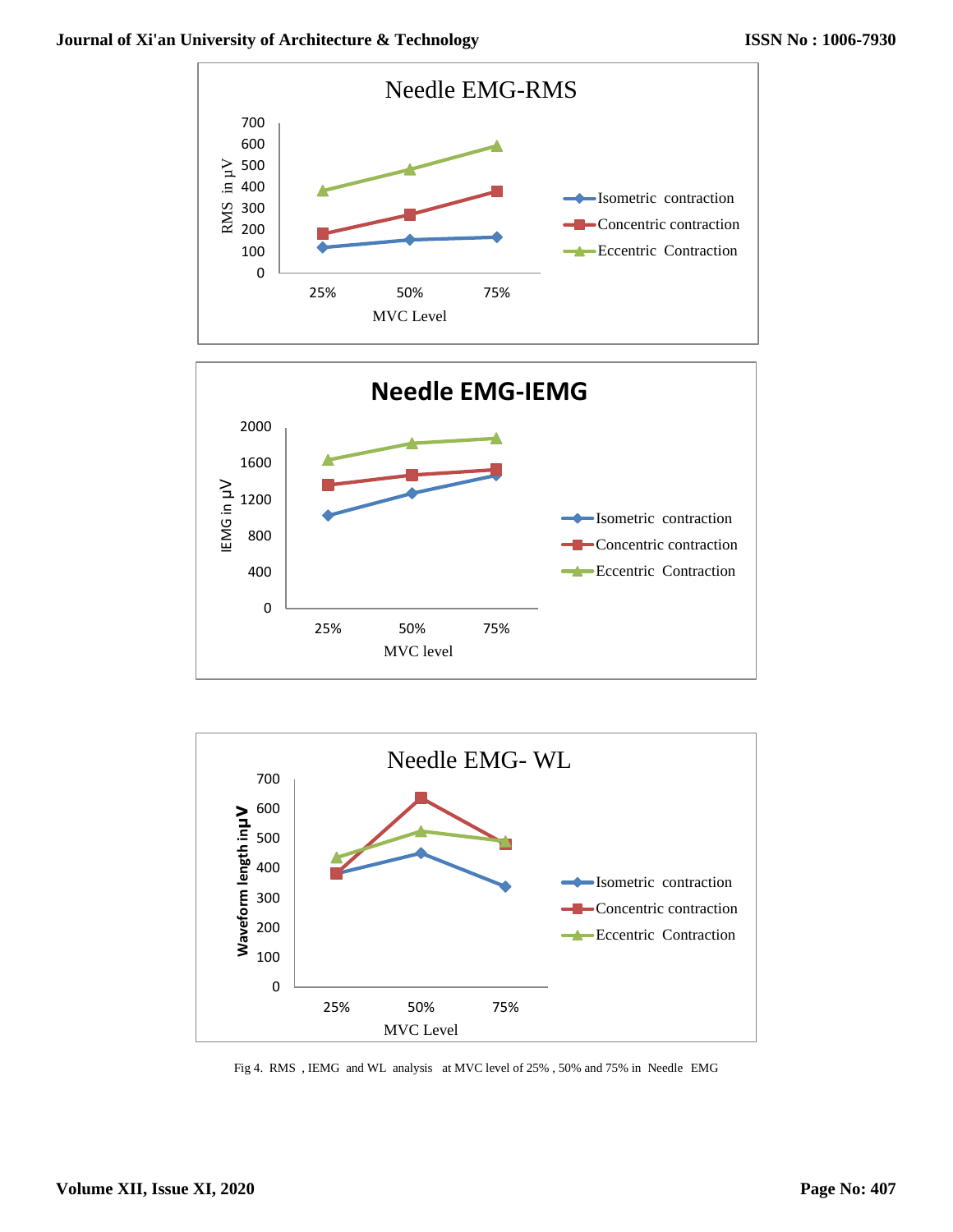#### IV. DISCUSSION

In this Study we examined the activation of forearm muscles in concentric,eccentric and Isometric phase at different force level. We compared the result Needle EMG with surface EMG during this phase. By using needle EMG the individual motor unit activation was observed during this study. The present methodology, gives a change to examine the behavior of several MUs and present more information than available in Surface EMG. From the result of our experiment1.The mean RMS and IEMG was higher in all the phase which was examined through SEMG and intramuscular EMG.2. While surface EMG does not give any better difference between the action modes, the intramuscular RMS amplitude was normally higher in dynamic contraction than the isometric phase. This proves that MU recruitment limit inisometric and dynamic are not same because of motor unit fIring rates. The recruitment threshold in dynamic contraction is lower compared to isometic so high threshold MU are activated in dynamic phse and when the force level increased fast and larger MU are recruited to balance external force(14,15 ,). So that RMS and IEMG was increased when force level was increased.

When examined VI muscle with SEMG and Needle EMGin isometric contraction, there was no siginificant difference between them (16), the same result was obtained in our study . In the isometric contraction by considering average value of RMS and IEMG which was given better results in MU activation than WL .Among our three force level, it can be resulted that the nearly half of the force level, there was significant difference between WL and RMS/IEMG .Additionally considering isometric contraction in the maximum no. of predictions, RMS results was closest to the actual force levels. Even RMS was the best feature in force estimation, the performance of IEMG was not poor in force estimation because RMS and IEM G gave the same results in many conditions .The significant different was not found between RMS and IEMG in the most of the forcelevel.But the RMS results showed more number of accurate results in terms of Qunatification. When compared with WL performance in isometric contraction, WL produces bad ouputs than other two features in this phase.soit was is not advisable for isometric contraction.

During concentric and Eccentric phase WL was given accurate results than RMS and IEMG.Because WL showed the Signal amplitude and frequency and time duration of signal over the segment. Due to non stationary(17) charactristics of EMG in dynamic phase, WL was the best feature in that phase.

#### V .CONCLUSION

In our study, we have evaluated the most frequently used time domain features like RMS value, integrated EMG and Waveform length to analyze the MU activation in Isometric and Dynamic contraction with different MVC level.The Signal was acquired in deep muscle of forearm in Suraface EMG and validated with needel EMG. Our Result showed there was no significant difference observed in Isometric contraction.RMS and IEMG were the best features in isometric contraction and WL was the best feature in Dynamic contraction.

#### REFERENCES

- [1] B. Brenner and E. Eisenberg, "The mechanism of muscle contraction Biochemical, mechanical, and structural approaches to elucidate cross bridge action in muscle", cardiac Energetic, Springer, 1997.
- [2] Albert szent-gyorgyi, "The Mechanism of Muscle Contraction" Proceedings of national science, Vol.71, No.9, pp-3343-3344, 1974.
- [3] Varick L. Olson, M.A., Gary L. Smidt and Richard C. Johnston, "The Maximum Torque Generated by the Eccentric, Isometric, and Concentric Contractions of the Hip Abductor Muscles" , physical therapy , 1972.
- [4] Predrag Nemec, Milos Milosevis, Vesna Nemec and Milenko Milosevic , "Production and development of muscle force in elite male volleyball players Spike", Sport Science , Suppl 2: 32-40,2016.
- [5] C.J. Heckmana and Roger M. Enokab, "Physiology of the motor neuron and the motor unit", Clinical Neurophysiology of Motor Neuron Diseases Handbook of Clinical neurophysiology, Chapter 6, Vol. 4,2004.
- [6] NuriaMasso , Ferran Rey, Dani Romero, Gabriel Gual, Lluis Costa and Ana German, "Surface electromyography applications in the sport", apunts Del Sports , Elesvier, pp.121-130, 2010.
- [7] M.A. Cavalcanti Garcia and T.M. M. Vieira, " Surface electromyography: Why, when and how to use it", Medicina del Deporte Rev Andal Med Deporte, pp.17-28, 2011.
- [8] [Nurhazimah](https://www.ncbi.nlm.nih.gov/pubmed/?term=Nazmi%20N%5BAuthor%5D&cauthor=true&cauthor_uid=27548165) Nazmi, [MohdAzizi Abdul Rahman,](https://www.ncbi.nlm.nih.gov/pubmed/?term=Abdul%20Rahman%20MA%5BAuthor%5D&cauthor=true&cauthor_uid=27548165)[Shin-Ichiroh Yamamoto,](https://www.ncbi.nlm.nih.gov/pubmed/?term=Yamamoto%20SI%5BAuthor%5D&cauthor=true&cauthor_uid=27548165) [SitiAnom Ahmad,](https://www.ncbi.nlm.nih.gov/pubmed/?term=Ahmad%20SA%5BAuthor%5D&cauthor=true&cauthor_uid=27548165) [HairiZamzuri,](https://www.ncbi.nlm.nih.gov/pubmed/?term=Zamzuri%20H%5BAuthor%5D&cauthor=true&cauthor_uid=27548165) and [SaifulAmriMazlan'](https://www.ncbi.nlm.nih.gov/pubmed/?term=Mazlan%20SA%5BAuthor%5D&cauthor=true&cauthor_uid=27548165) " A Review of Classification Techniques of EMG Signals during Isotonic and Isometric Contractions", Sensors , 2016.
- [9] Devon I.Rubin,MD, " Needle Electromyography: Basic Concepts and Patterns of Abnormalities", Neuro Clinic, Elsevier, 2012.
- [10] Erik Stalberg , Hans van Dijk , Bjorn Falck , Jun Kimura , Christoph Neuwirth , Matthew Pitt Simon Podnar , Devon I. Rubin, Seward Rutkove , Donald B. Sanders ,Masahiro Sonoo HaticeTankisi, MachielZwart, "Standards for quantification of EMG anneurography, Clinical Neurophysiology, Elsevier , 2019.